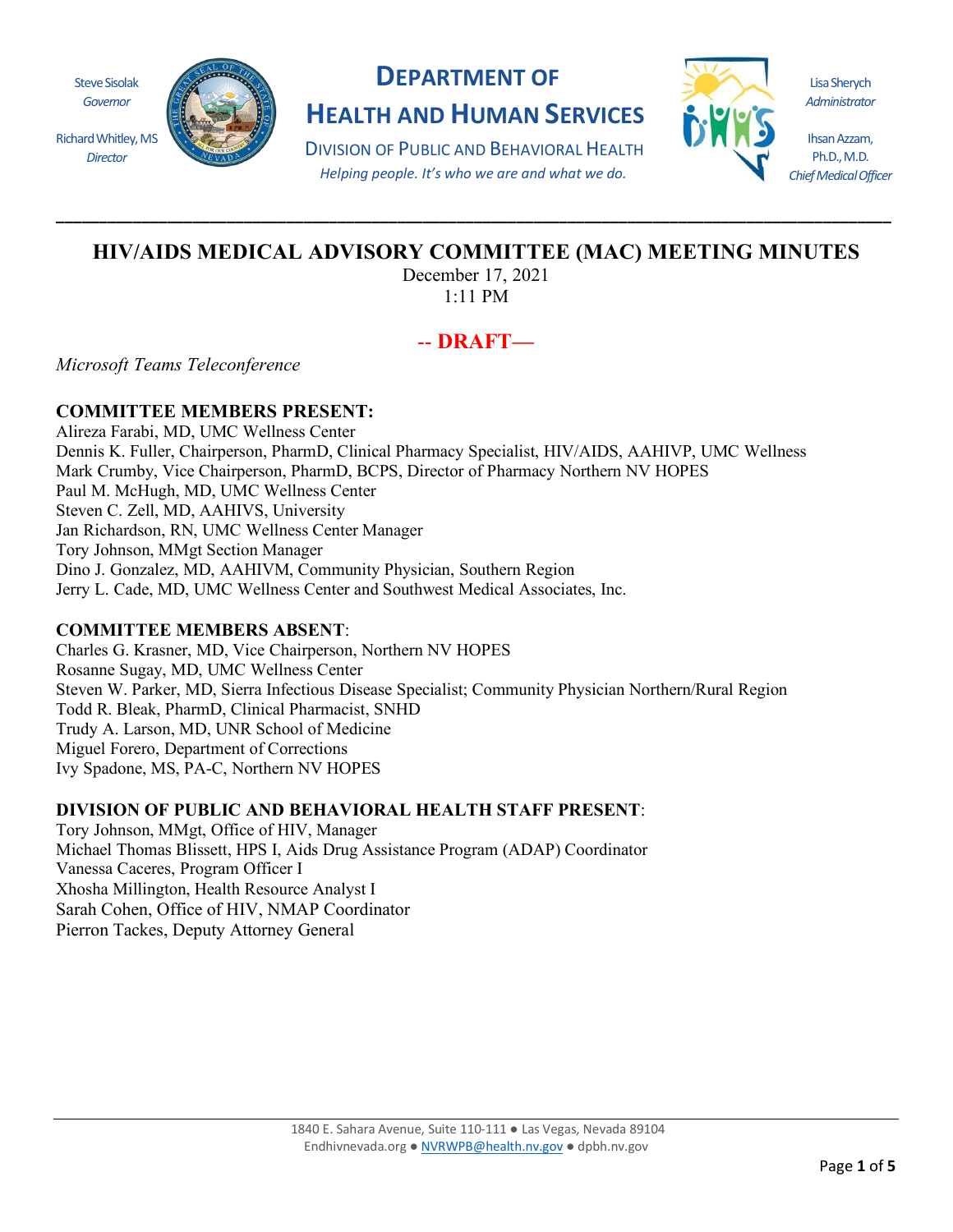**1.** Call to Order, Roll Call, Quorum was met – *Section manager*

#### **2.** Public Comment – *Dr. Dennis Fuller, Chairperson*

Dr Fuller suggested skipping public comment until the end in order to approve draft minutes from March 9, 2021. Pierron Tackes, deputy attorney general, stated that public comment can only be skipped if included on each action item. She thought this was the only action item on the agenda. Suggested public comment period be held at the end of each item. Dr Fuller agreed. Stated that they wanted to move to corrective actions first.

- **3.** For Possible Corrective Action: Due to technical difficulties, march 9<sup>th</sup> meeting has been inadvertently lost. As a result, action taken during the March 9, 2021 meeting is deemed void. Pursuant to NRS 241.0365, corrective action must be taken by the committee to reconsider the two action items present at March 9, 2021 meeting.
	- *a.* For Possible Corrective Action: Review and Approval of the March 9, 2021 draft minutes *Dr. Dennis Fuller, Chairperson (For possible action)*  Motion to Approve: Dr. Steven C. Zell Motion 2<sup>nd</sup>: Dr. Jerry L Cade All members agreed.
	- b. For Possible Corrective Action: Discussion and possible action to recommend the addition of Cabenuva to the AIDS Drug Assistance Program (ADAP) Formulary – *Dr. Dennis Fuller, Chairperson* Deputy Attorney General Tackes reminded of need for public comment. Dr Dino Gonzalez stated his concern over the cost of administering the new treatment. Suggested that a mechanism be put in place that not everyone be switched to Cabenuva in order to keep costs down. He was informed that decision had been made to not restrict providers on deciding what is appropriate. Was suggested to start with no restrictions before moving to add restrictions as needed in the face of potential pricing issues. Also pointed out that Cabenuva was only \$40 difference with many current treatments so price difference is not an issue. Dr Gonzalez retracted his concerns at that.

Tory Johnson, brought up that bylaws state there is a stipulation that any drugs approved by the FDA are to be automatically added to formularies unless the price of the drug is 15% more or less than the top drug in use. Two other drugs used as comparison, does not violate this. Only reason it has not been added to the formulary is due to try to making sure that a safe administration policy is put in place. Will probably borrow from California model and roll out in phases.

Dr Fuller stated he felt this was an important enough drug to push it to get added to the formulary and work with distributors to get it into circulation.

Sarah Cowan stated that it is not hard to add to the formulary. Difficulty is that not everyone has it on their own formulary or even know that Cabenuva exists. Also, Cabenuva requires specific environmental situations in order to be safely stored. Working to find the best place to use as administration site for new drug.

Tory stated that there are two known clients using Cabenuva, being administrated through UMC. Able to get due to having reached their out of pocket maxes. Working with Patient Access Program in order to ensure continued access to the drug. Currently having discussion with using Walgreens due to it being an injectable site, though previous opinion of the committee was not positive. At least for the South. North currently using HOPES who has started to administer Cabenuva.

Sarah continued that current PBM, Ramsell, not a lot of states have added Cabenuva due to administrative issues. Currently working towards new PBM, so hoping to get it on formulary time new PBM added. July was stated goal as long term addition.

Steve Zell stated that the drug is used for people who are suppressed, already on treatment plans that are working. No reason to rush approval and best to ensure safe administrative site before opening up.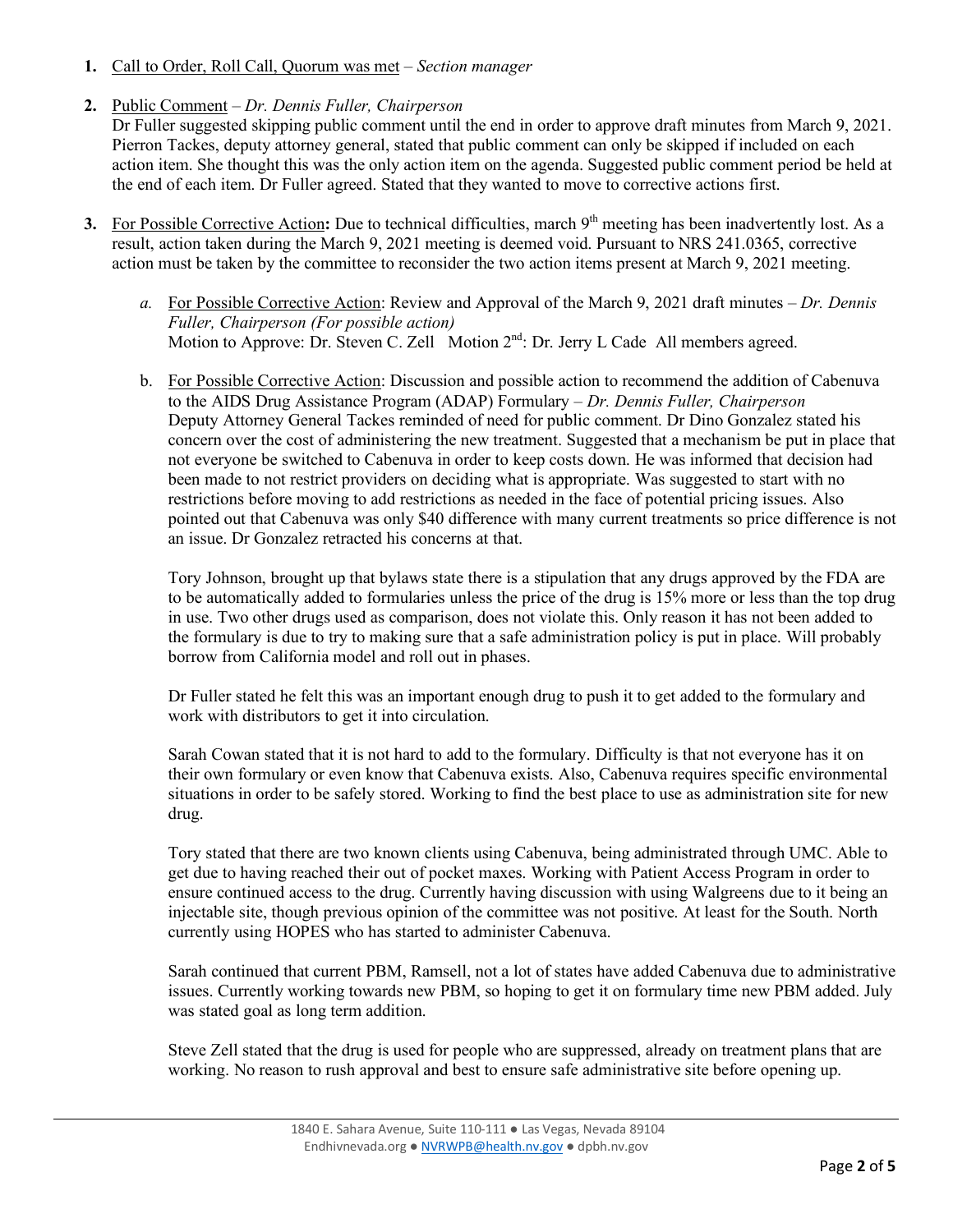Dr Cade added that first patient he had treated with Cabenuva had difficulties with oral treatment. Due to necessity of high viral load and low T Cell count he waived 28 Day oral lead in so client could get needed treatment. Stated that viral load now undectable.

Sarah pointed out that to be added to formulary as form of treatment, treatment plan must be FDA approved. Only FDA approved plan for Cabenuva requires 28 day oral lead-in. Moving straight to injections is not FDA approved at this time.Dr Cade clarified that it was done due to being only way to treat client. Also stated that need for oral lead-in will be waived by FDA in the next year. Sarah asked for further clarification as FDA testing stated that oral lead-in was necessary. She expressed concern regarding violation of by-laws on what and how to add drugs to the formulary.

Dr Cade stated that was in order to prevent potential side effects. That oral lead-in was not necessary for Cabenuva to be effective, just to prevent potential issues which was why the FDA was going to waive requirement in the future.

Tory asked if client is on Cabenuva. Dr. Cade clarified that he worked with another program to pay for it due to medical necessity. Tory expressed the hope that a drop date of July  $1<sup>st</sup>$ , but if possible planning to add it to formulary sooner due to cost factor associated with administration.

Dr Cade asked Dr Fuller if a vote was now needed. Dr Fuller expressed his concern regarding the further delay in adding Cabenuva to the formulary. That despite extenuating circumstances, it has not been more speedily added. Wanted something put on paper to stress that providers want this drug added.

Dr Gonzalez then asked if it was possible to add Cabenuva to the formulary now while deferring to individual sites to work out delivery method. With additional acknowledgement, that work would be done to figure out best practices to help clients.

Tory stated that if it is added to formulary then PBM requires immediately assisting clients in helping to pay for drugs. So delay is to help deal with associated costs before adding. Sarah further clarified that they are working on it, and that UMC wellness does administer it and is able to store it. They are currently the only one with the capabilities, and are striving to get additional injection sites created.

Dr Fuller asked about potential for sites and providers being added in waves rather than all at once. Tory stated that the MAC can advise and put it in writing, but would then go to the state Medical Director for approval and logistics. Advantage of July  $1<sup>st</sup>$  date is to either create independent injection site, or to work with providers to help create multiple sites including clients that are not necessarily their clients.

Addendumt to motion: Cabenuva added to formulary no later than July 1<sup>st</sup>, 2022. *Dr. Jerry L Cade (For Possible action)* Dr. Dennis K Fuller extened time for public comment. No comment made. Motion to approve: Dr Jerry L Cade Motion 2<sup>nd</sup>: Dr Steven C Zell. All members agreed

**4.** For Discussion Only**:** HIV/AIDS Medical Advisory Committee (MAC) Updates: retirement of Dr Paul McHugh and departure of Dr Shawn Mapleton – *Dr Dennis Fuller, Chairperson*

Dr McHugh has retired from UMC. Dr Mapleton has expressed concerns about being able to continue as a member of the MAC Committee. He has tendered his resignation. Tory mentioned Jan Richardson, nurse from UMC stepping away. No established replacement at the meeting. Dr Crumby no longer with HOPES, so has been removed from the committee and is no longer co-chair.

**5.** For Discussion Only: Select Health Insurance company decision to cover Biktarvy no longer on their formulary as of January 1, 2022 – *Dr. Dennis Fuller, Chairperson* – Dr Rosanne Sugay and Tory brought up that Select Health is dropping Biktarvy from their formulary. Attempted to have meeting